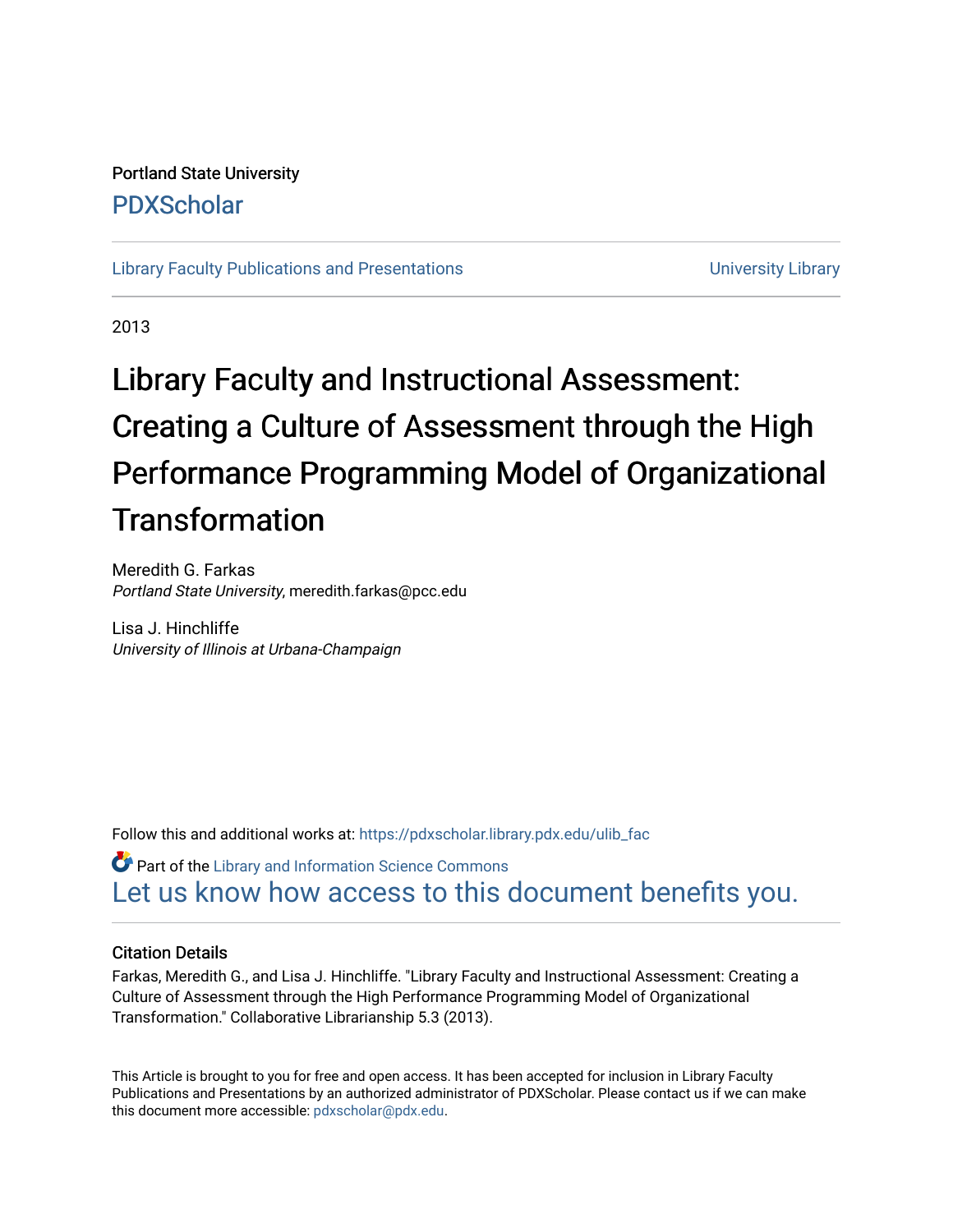## Library Faculty and Instructional Assessment: Creating a Culture of Assessment through the High Performance Programming Model of Organizational Transformation

Meredith G. Farkas [\(mfarkas@pdx.edu\)](mailto:mfarkas@pdx.edu) Portland State University

Lisa J. Hinchliffe [\(ljanicke@illinois.edu\)](mailto:ljanicke@illinois.edu) University of Illinois at Urbana-Champaign

#### **Abstract**

In an environment in which libraries increasingly need to demonstrate their value to faculty and administrators, providing evidence of the library's contribution to student learning through its instruction program is critical. However, building a culture of assessment can be a challenge, even if librarians recognize its importance. In order to lead change, coordinators of library instruction at institutions where librarians are also tenure-track faculty must build trust and collaboration, lead through influence, and garner support from administration for assessment initiatives. The purpose of this paper is to explore what it takes to build a culture of assessment in academic libraries where librarians are faculty through the High Performance Programming model of organizational change. The guidelines for building a culture of assessment will be exemplified by case studies at the authors' libraries where instruction coordinators are using collaboration to build a culture of assessment with their colleagues.

#### **Introduction**

Providing evidence of the library's contribution to student learning through its instruction program is critical in today's era of quality concerns and accountability. However, even if librarians recognize the importance of assessment, building a culture of ongoing assessment and continuous improvement can be a challenge. Doing so is especially challenging when librarians are also faculty, due to competing priorities and the autonomy that comes with faculty status. This paper explores what it takes to build a culture of assessment through the High Performance Programming model in academic libraries where librarians are faculty and discusses what librarians can do to lead change processes with library faculty. Case studies are provided of instruction programs in the libraries at the authors' institutions: Portland State University and the University of Illinois at Urbana-Champaign.

Lakos and Phipps provide an often-cited definition of a culture of assessment: "A Culture of Assessment is an organizational environment in which decisions are based on facts, research, and analysis, and where services are planned and delivered in ways that maximize positive outcomes and impacts for customers and stake-holders."<sup>[1](#page-12-0)</sup> In an assessment culture, assessment becomes part of the fabric of what the library does, just like buying materials and checking them out, and its value is recognized across the institution. It is not something that the library does in order to please accreditors or university administrators, but to appropriately target its services and better serve its constituents. In spite of the fact that many libraries strive to be userfocused, many do not have a culture in which assessment is a regular part of their practice. In a recent survey of libraries at bachelor's-, master's- , and doctorate-granting institutions in the United States, only 59% reported having a culture of assessment.[2](#page-12-1)

In a true culture of assessment, negative assessment findings are treated as an opportunity for improvement, not evidence that an employee has failed in a performance review. With respect to an instruction program in an academic library, a culture of assessment would mean an organizational environment in which people

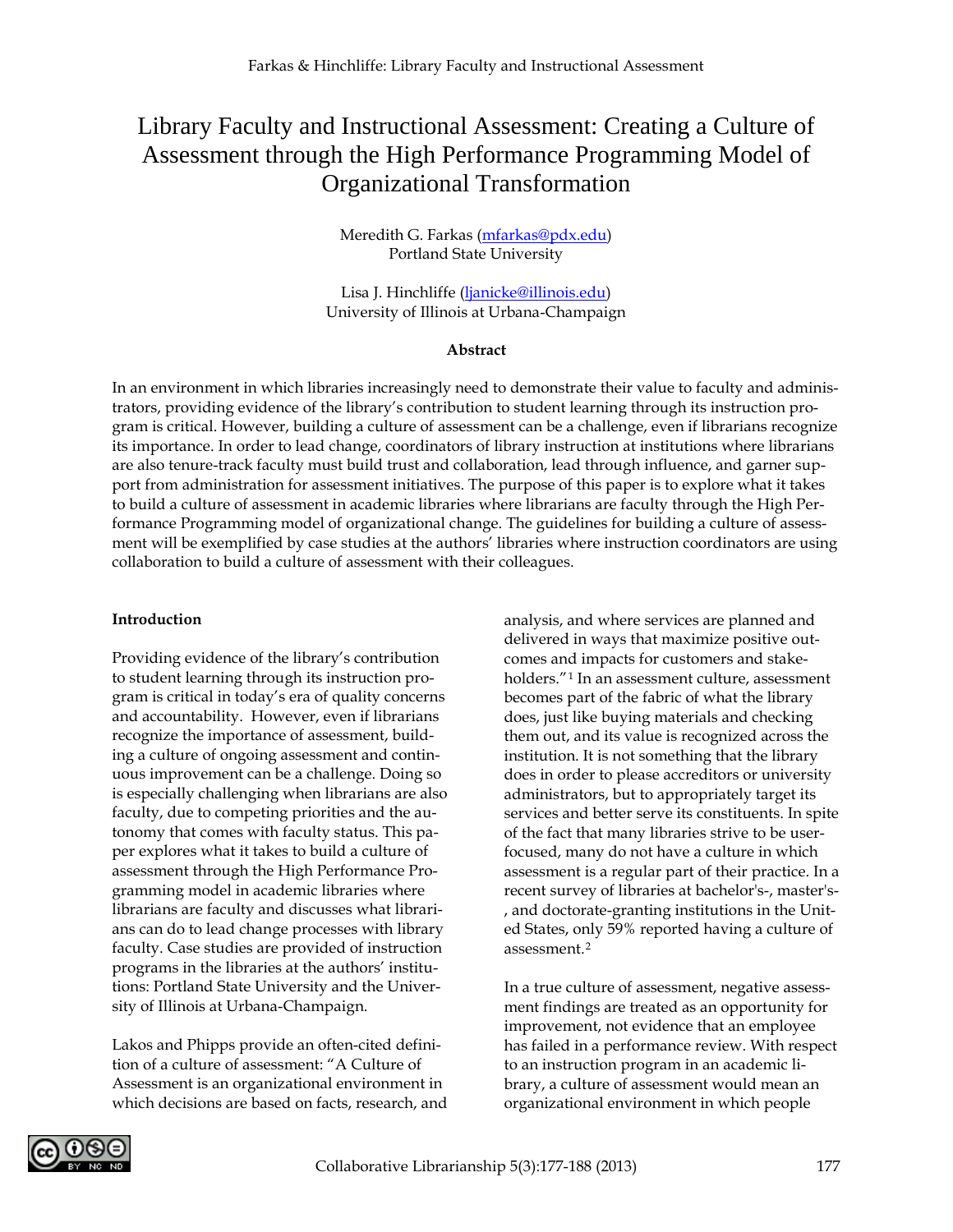trust their colleagues and administrators sufficiently to be willing to risk discovering negative things about their teaching. For tenure-track librarians, this might be perceived as particularly risky, as negative results could lead to a tenure denial. As such, developing a culture of assessment creates an environment for improving instructional services and student learning.

Though Lakos and Phipps describe a desired end-state, a culture of assessment, it is not necessarily easy to enact this if an ideal organizational culture does not exist. Changing culture requires effort and intentionality. Guiding principles and frameworks for analysis can assist in thinking through process and evaluating progress. The High Performance Programming model is one such framework for looking at organizational culture and processes for building trust, a compelling shared vision, and a userfocused culture, all of which are critical elements of building a culture of assessment.

#### **The High Performance Organization**

In 1984, Nelson and Burns published a book chapter that offered a compelling vision of the high performance organization and provided clear and concrete steps toward achieving it.3 Since its publication, many authors have defined the high performance organization, with all of them sharing certain characteristics.4

- The high performance organization has moved from leadership via control to leadership via commitment. Leaders build loyalty through their commitment to their employees and developing employees' sense of ownership in the organization. There is a strong emphasis on ritual and the development of a strong, almost clannish, culture.<sup>5</sup>
- Most high performance organizations have adopted a flat organizational structure and a participatory management model. Workers tend to be organized into teams, and teams have a great deal of autonomy, authority, and responsibility. Unlike many team-based organizations, silos do not exist in the high performance model and people from any area of the organization can make suggestions for areas outside of their direct responsibility.
- Quality of service is the highest priority, so ideas designed to improve service are taken seriously, regardless of who they come from.6
- Communications are honest and transparent; information is neither kept from employees nor from leaders. Leaders are open to feedback and criticism and invite it.

Two key characteristics that distinguish the high performance model from other types of organizational frames described by Nelson and Burns are a clear sense of purpose and a wide-reaching commitment to the organizational vision. Members of the organization not only have a strong commitment to the vision, but the vision is so clear that each of them, if asked to articulate it, would say virtually the same thing.7 Since commitment to the vision is so pervasive in the organization, leaders can feel comfortable giving employees the freedom to be creative in designing programs, products, and services in support of achieving that vision.8 This freedom makes employees feel comfortable taking risks and trying new things. In a learning culture, anything new, whether a success or failure, will lead to new learning that can improve service. Autonomy and commitment to vision engenders an energy that makes people excited to come to work.

The high performance organization sits in contrast to three other organizational frames defined by Nelson and Burns: reactive, responsive, and proactive.

- The reactive organization is characterized by chaotic activity and a lack of any shared sense of purpose. Employees in a reactive organization do not know by what standards they are being judged, which leads to a focus on self-preservation rather than the good of the organization.
- The responsive organization has a strong sense of purpose and is focused on shortterm goals. Employees know what they need to do and managers are focused primarily on coaching employees to meet those well-defined goals.
- A proactive culture is focused more on the future and creating a shared vision for the

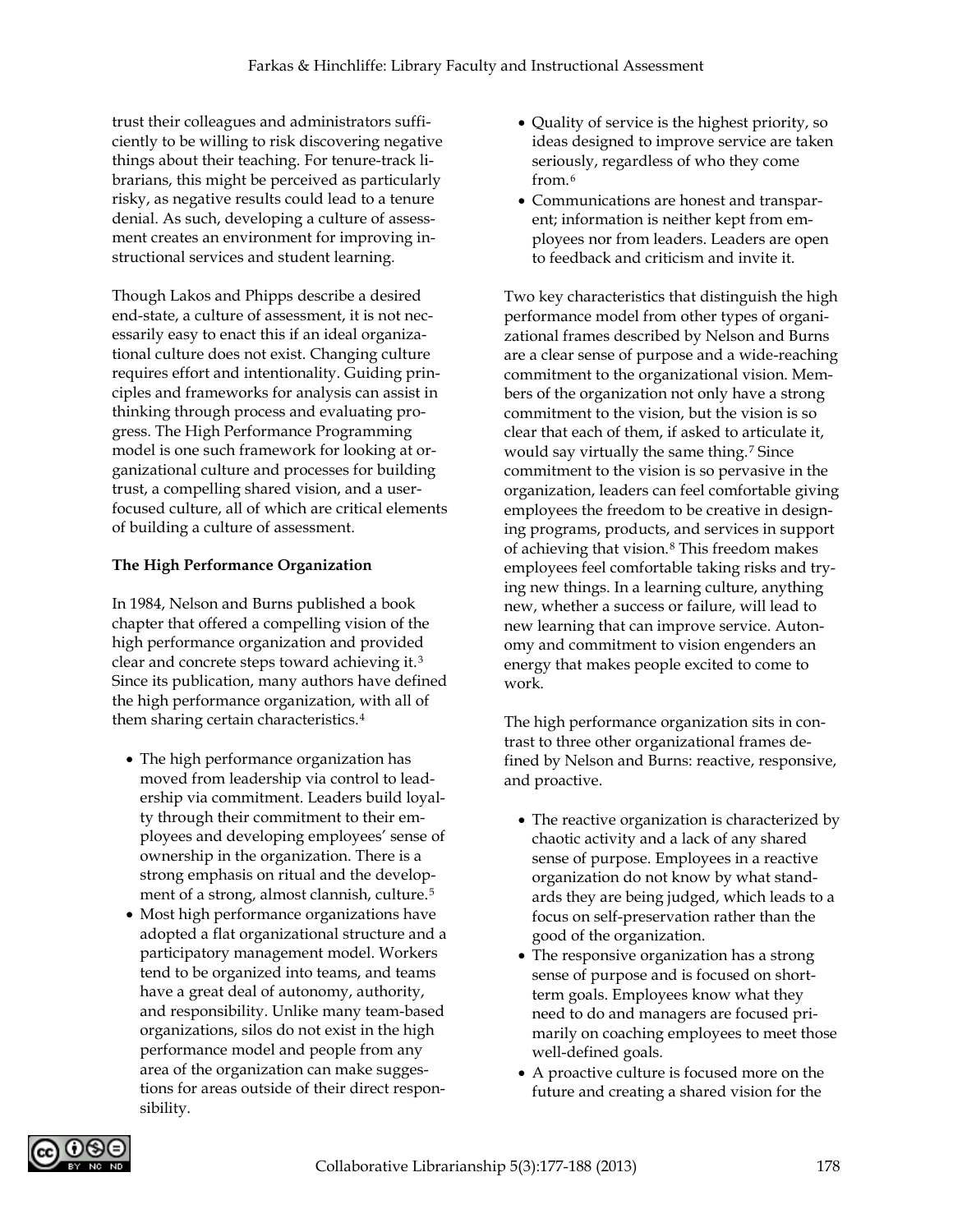organization. In this frame, employees are empowered to develop long-term goals that are consistent with the organizational vision. Employees feel a sense of ownership of and commitment to the organization.

Each of these frames has a very different focus and requires a different leadership style and employee perspective.9 The characteristics of each organizational frame are illustrated in Table 1.

Nelson and Burns use the term "programming" in their book to describe what has to happen to move from one frame to another.10 An organiza-

tion cannot transform itself overnight, but the actions that leaders take now will help to program the organization of the future. After all, organizational culture is based upon shared history, and leaders must create the shared history of the future by programming changes today. This highlights the notion that truly transformative change requires a significant investment of time focused on organizational development. Beer suggests that organizations should not have ambitious performance goals during times of intensive organizational development because they will then feel obligated to focus on initiatives rather than on transforming culture.<sup>11</sup>

|                                               | Reactive                                                                                  | Responsive                                                                                                                                            | Proactive                                                                                                                | <b>High Performing</b>                                                  |
|-----------------------------------------------|-------------------------------------------------------------------------------------------|-------------------------------------------------------------------------------------------------------------------------------------------------------|--------------------------------------------------------------------------------------------------------------------------|-------------------------------------------------------------------------|
| Organizational<br>focus                       | Past events and<br>responding to<br>threats. There is an<br>external locus of<br>control. | Short-term goals<br>and responding to<br>near-term realities.<br>There is an exter-<br>nal locus of con-<br>trol.                                     | Long-term goals<br>and planning for<br>the future. There is<br>an internal locus<br>of control.                          | Programming the<br>future. There is an<br>internal locus of<br>control. |
| Organizational<br>structure                   | Command and<br>control.                                                                   | Hierarchical.                                                                                                                                         | Flat.                                                                                                                    | Flat and structured<br>around formal and<br>informal teams.             |
| Management and<br>leadership focus            | Enforcing rules<br>and fixing blame.                                                      | Coaching employ-<br>ees to meet their<br>short-term goals<br>and solving prob-<br>lems that prevent<br>the organization<br>from meeting its<br>goals. | Creating a shared<br>sense of purpose<br>and motivating<br>employees to fur-<br>ther the mission of<br>the organization. | Empowering em-<br>ployees and creat-<br>ing shared com-<br>mitment.     |
| <b>Employee focus</b>                         | Self-preservation.                                                                        | Specific short-term<br>goals.                                                                                                                         | The organization<br>and its mission.                                                                                     | A shared vision<br>and a strong sense<br>of organizational<br>culture.  |
| Communication<br>within the organi-<br>zation | Fragmented and<br>unclear.                                                                | Focused on<br>providing feed-<br>back to employees<br>about their per-<br>formance.                                                                   | Focused on em-<br>ployees providing<br>feedback to man-<br>agement.                                                      | Transparent with a<br>bi-directional flow.                              |

Table 1. Characteristics of frames as identified by Nelson and Burns.

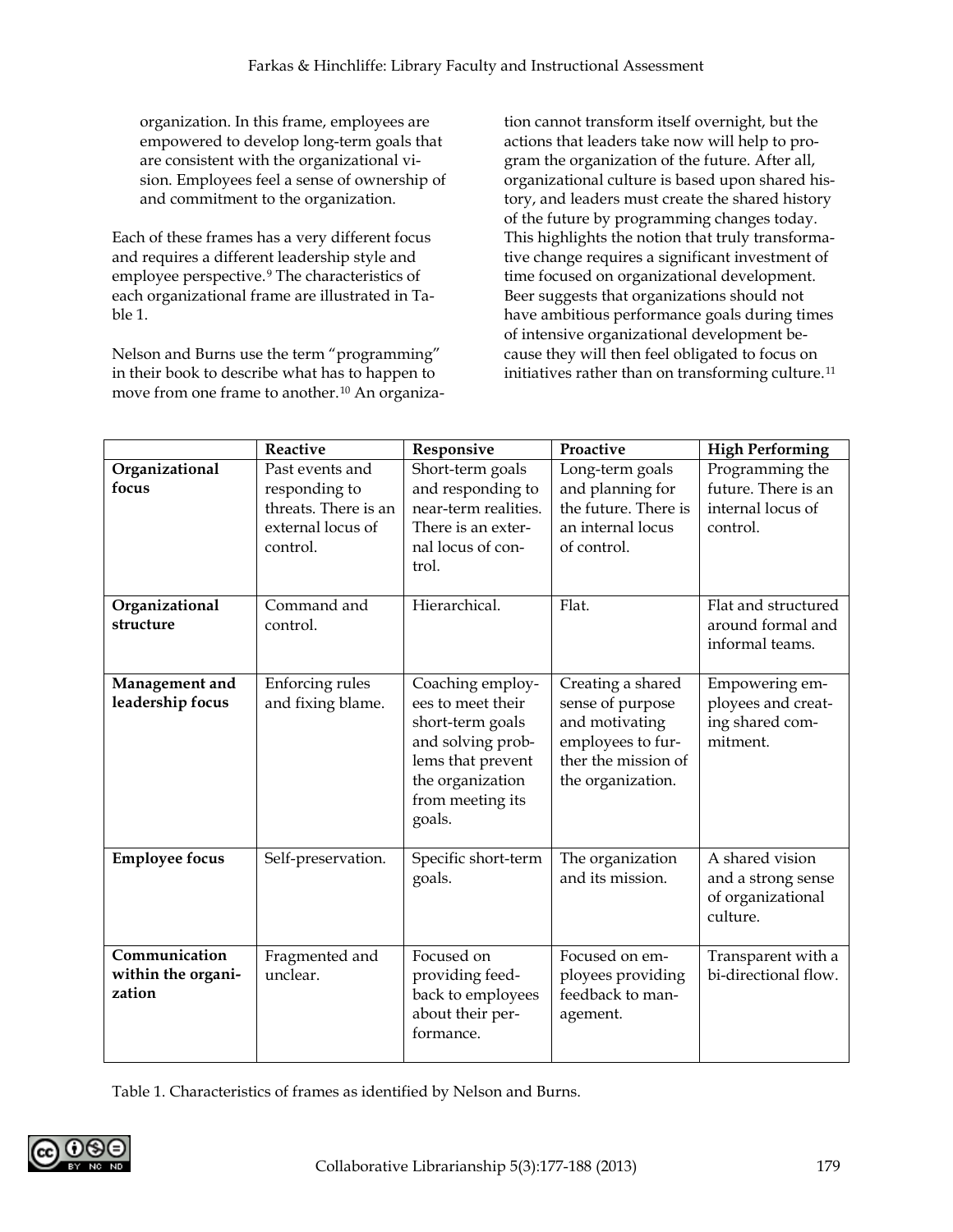While this framework has not been previously explored in the library literature, High Performance Programming appears to be compatible with libraries and a useful model for organizational development within libraries. The high performing organization is strikingly similar to the ideal organizational culture for building a culture of library assessment as described by Lakos and Phipps.12

Building a culture of assessment requires much more than a change in behavior; it requires internalizing the value of assessment. Inherent in this is a focus on service quality and openness to feedback that could improve quality. At some institutions, the primary impetus for doing assessment work is accreditation or administrative mandate. This does not necessarily mean that faculty are not conducting assessments in a meaningful way or that results are not used to improve services or teaching. However, in a culture of assessment, instructional assessment becomes an integral part of teaching and is used to improve future instruction and plan new initiatives. A culture of assessment is a culture of learning, where librarians are curious about student learning and want to understand how to improve their teaching. Ennis argues that "ʻassessment culture' is code for not just doing assessment, but liking it."13 This suggests that building a culture of assessment requires employee commitment and belief in its value rather than simply a willingness to follow orders. While this could happen in a proactive culture, the high performance culture is marked by a strong sense of purpose and a deep commitment to service.

Nelson and Burns' organizational framework can be used as a tool to diagnose what needs to change in an organization for it to become high performing. Most organizations do not fit strictly into one of the frames listed above, but exhibit characteristics from several of them. Knowing what characterizes the high performance frame and determining which elements of one's own organizational culture do not fit can provide clear guidance about what needs to change. For the library leader seeking to develop a culture of assessment, the High Performance Programming framework is a powerful lens for examining current organizational culture and programming for organizational transformation.

#### **The High Performance Organization and the Faculty-Driven Library**

Just as there are many shared elements of the High Performance Programming framework and a culture of assessment, there are many parallels between library faculty status and the High Performance Programming framework, with shared governance and autonomy being key examples. Hinchliffe and Chrzastowski demonstrated how the autonomy that often comes with faculty status can empower librarians to innovate and experiment without waiting for administrative approval.<sup>14</sup> The sharedgovernance model, which is in evidence at many libraries with faculty status, gives every faculty member a voice in the administration and future of their library.15 At the University of Arizona in the 1990s, a new library dean helped restructure the library around teams and shared leadership. In this model, administrators provide support and guidance, but each team has the authority to make its own decisions.16 Shared governance sits in stark contrast to hierarchical forms of library governance, which are focused on administrative control. In shared governance, all faculty members must create change through influence, rather than positional authority. Faculty models are also typically marked by relatively flat organizational structures similar to those described in the High Performance Programming framework.

There are other aspects of faculty culture that are less conducive to adopting the high performance model and building a culture of assessment. Some authors have highlighted the individualistic focus of faculty<sup>17</sup> and argue that it stands in opposition to the collaborative nature of librarianship.18 It is true that there are some inherent conflicts between tenure expectations at some institutions and the work of librarianship, which includes teaching and assessment. The emphasis placed in some tenure and promotion systems on scholarship can, at times, force faculty to prioritize publishing over public service work. For example, in their 2006 survey of priorities in public services librarianship, Johnson

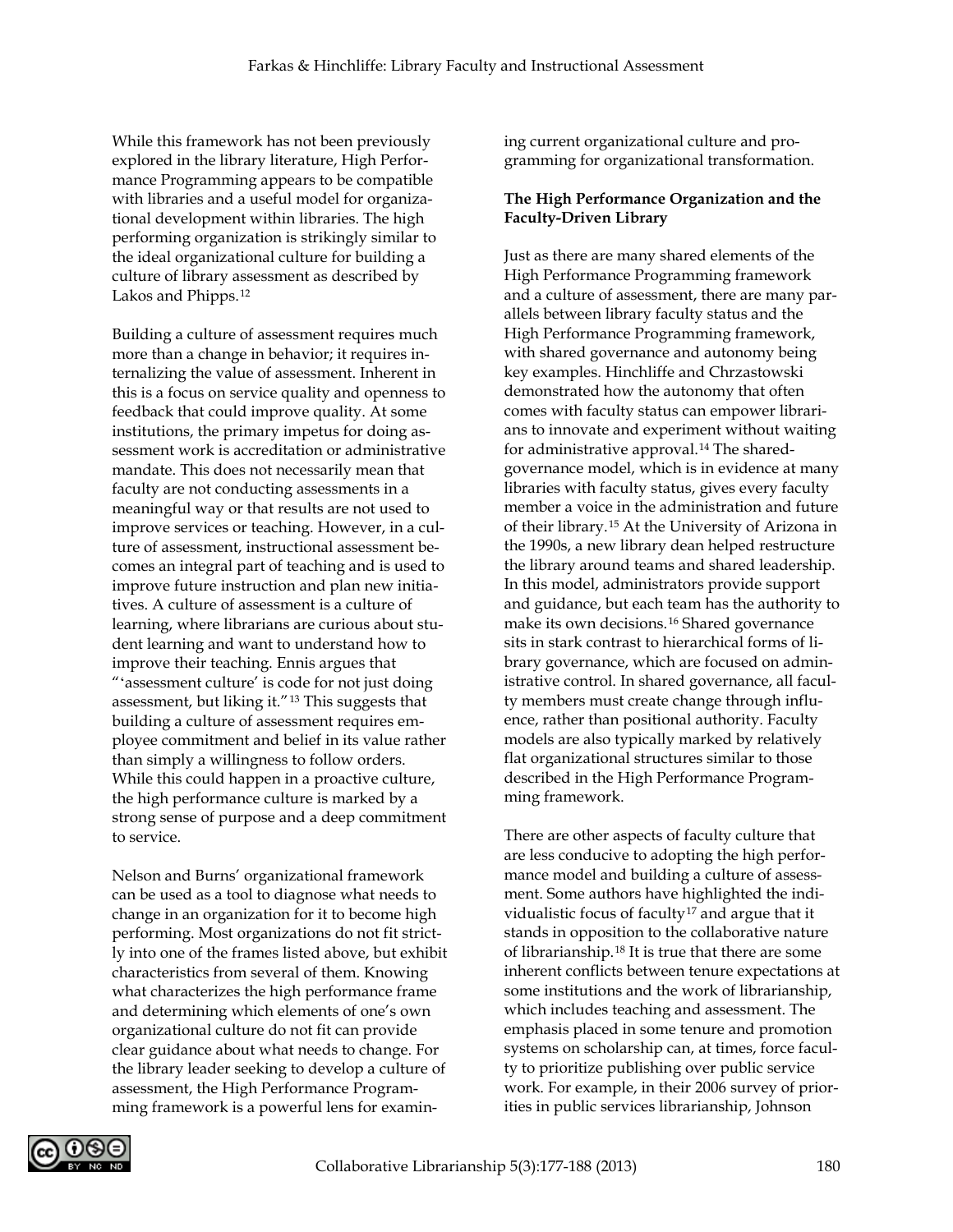and Lindsay found a disconnect between job descriptions and tenure expectations among tenure-track librarians. While only nine percent of respondents said that publishing was given weight in their job description, a full seventyseven percent stated that publishing was the most important priority for attaining tenure. Thirty-two percent of tenure-track librarians stated that reference and instruction work were least important when being judged for tenure.19 At the University of Colorado Boulder Libraries, teaching – a term meant to stand for the work of librarianship – is only given 40% weight in tenure and promotion decisions, and librarians are expected to spend as much time on scholarship as they do teaching.20 When the work of librarianship is only one of several competing priorities, and expectations are focused on publishing, encouraging librarians to find time to assess instruction can be challenging.

Tagg examined the reasons behind faculty resistance to doing assessment work and found that the message of research being more important than teaching is communicated to faculty early and often, to the point that junior faculty are sometimes actively discouraged from focusing on instructional improvement.<sup>21</sup> The problem is not that faculty librarians do not care to assess and improve student learning, but that reward systems disincentivize those efforts. Tagg argues that tying teaching more strongly to tenure and promotion decisions is critical to motivating faculty to improve instruction.<sup>22</sup> In her work applying John Kotter's change model to building a culture of assessment, Farkas argues that in order to anchor change in the culture, barriers to assessment must be removed, and structures, such as promotion and tenure, should be altered to encourage assessment work.23 By not listing participation in assessment activities as a key criterion for performance appraisal, libraries disincentivize assessment work for busy faculty members.

#### **Learning Communities in the High Performance Model and in Assessment Cultures**

Tagg argues that collaboration is vital to changing attitudes amongst faculty around instructional improvement. He cites the collaborative development work undertaken by faculty at Alverno College, an institution well-known for its exceptional assessment work, as an ideal way to get faculty to move towards creating a culture of instructional improvement and assessment.24 Loacker and Mentkowski, both from Alverno College, discuss the idea of a *scholarship of assessment*, in which faculty "actively pursue systematic inquiry on assessment as a member of a community of professionals."25 They argue that the learning that comes from doing assessment is greatly amplified by sharing and discussing results with one's peers. This allows for multiple meanings to arise from looking at the same results and for results from multiple faculty members to influence practice among each member of the group.

This model for building collaboration through faculty learning communities is consistent with the High Performance Programming framework. According to Nelson and Burns, high performance organizations recognize the value of informal groups in organizations and believe that they can be harnessed to improve performance and commitment.26

The importance of building cohesive and supportive teams focused on instructional improvement cannot be overstated, but creating such an environment among faculty can be difficult. Phipps writes about team learning being focused "on the learning of the team, not on individual contributions; a genuine thinking together, dialoguing, suspending assumptions, discovering insights together."27 In a faculty-led library, where the focus is on the individual and his or her work, this requires a significant culture shift. One way to spark that shift is through collaborative learning. At the University of Wollongong, library leaders sought to create commitment to assessment and team cohesiveness through staff development. This first step helped move the organization towards a stronger assessment program.<sup>28</sup> Angelo states that faculty learning communities can only come about through trust, shared vision and goals, shared mental models, and shared guidelines for doing assessment.29 Similarly, Phipps highlights the importance of commitment to a shared vision amongst members of the team to provide a sense of direction and energy. She argues that

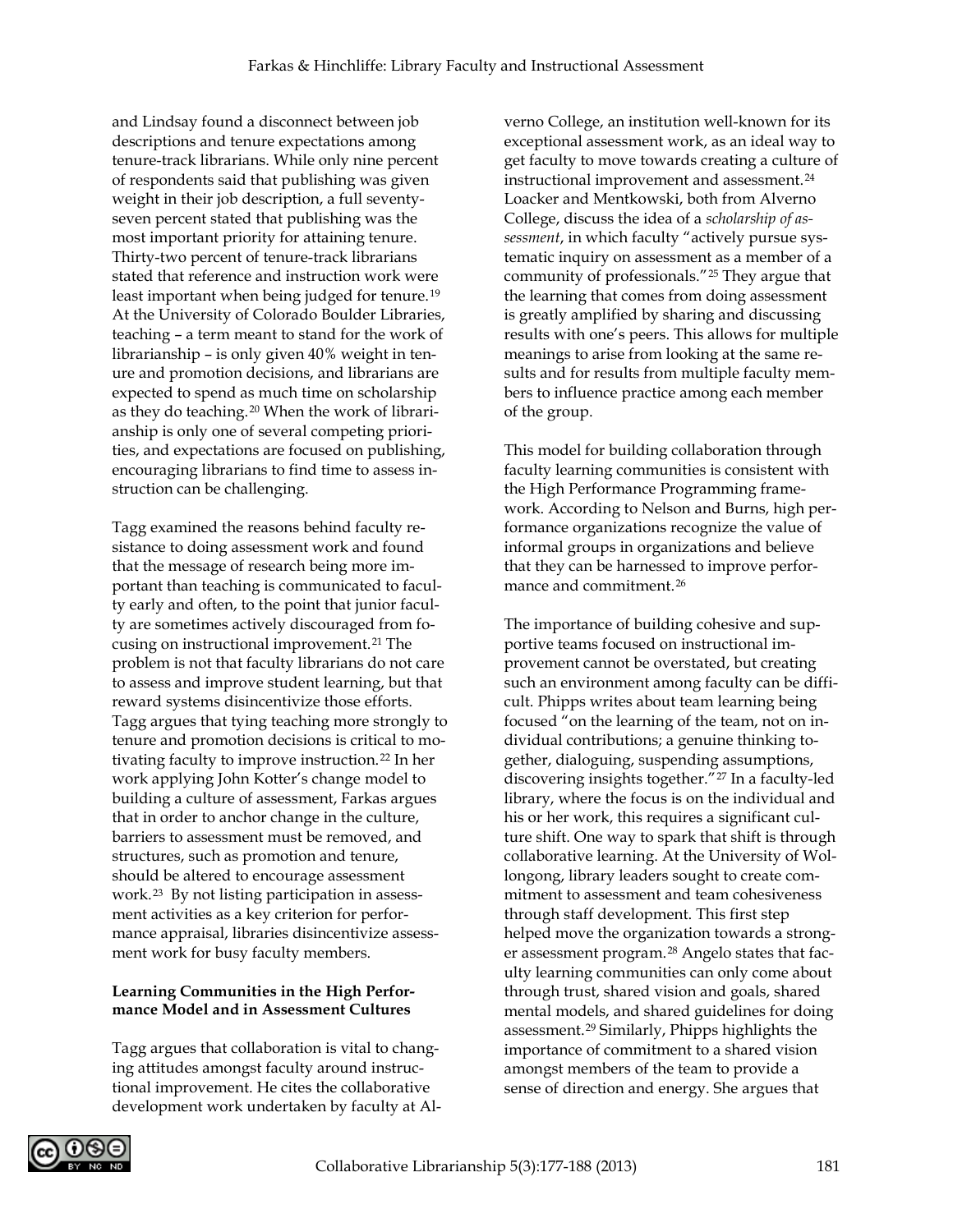this vision must come from the team itself rather than being imposed by leaders.<sup>30</sup>

These ideas about forming learning communities are predicated on the idea of the faculty determining the vision and direction of assessment work, a notion quite consistent with a faculty governance model. Many articles in the literature of higher education about building a culture of assessment stress the importance of the direction of the assessment push coming from faculty and their concerns. Giving library faculty and staff ownership over the program will almost certainly increase buy-in. Many of the common faculty concerns about assessment – that it runs counter to academic freedom, that results could be used against faculty or departments, and that it is focused on accountability<sup>31</sup> – would be significantly mitigated by a facultyled assessment effort.

This model of faculty teams or learning communities requires time to develop. Creating a sense of cohesiveness, commitment, and shared values does not happen overnight. Assessment teams are often tasked with specific activities as soon as they are formed without the opportunity to develop their own culture. Rather than take that route, the assessment committee at Queensborough Community College spent two years learning about and discussing assessment theories and techniques together. By becoming a learning community first, they were able to build trust cohesiveness and a collective sense of responsibility for assessing student learning.<sup>32</sup> Learning about assessment as a group can help faculty and staff develop a common vocabulary and common frame of reference, both of which can help build consensus in the development of an assessment program. Assessment by its very nature is collaborative, but building true collaboration takes time. Like building a high performance organization, an immediate focus on results will not build a culture of assessment; a focus on creating a learning culture and group cohesiveness is key.

#### **Building a Learning Community at the Portland State University Library**

Portland State University is a large urban university that serves a diverse population. Library

staffing is low relative to comparable institutions, with 15.6 FTE librarians providing instruction to a population of nearly 30,000 students. A strong and successful subject liaison model has existed for decades at the Portland State University Library and has resulted in strong relationships between librarians and academic departments on campus. The subject librarians are deeply engaged with their assigned departments and have historically operated as independent actors in their instruction work. Librarians at Portland State are also tenure-track faculty and, while working in full-time 12-month positions, are expected to adhere to the same standards for scholarship and service as traditional teaching faculty. Until 2011, when a head of instructional services (Farkas) was hired, there was no formal coordination of the instruction program and each librarian determined his or her own goals. There also was no group or forum within the library to discuss pedagogical issues and assessment. Those wanting to improve their teaching had to take the individual initiative to do so, which in a tenure track environment took time away from research and service. While a few liaisons conducted assessments of their teaching and student learning, any coordinated assessment pushes over the years had been focused on assessing faculty and student satisfaction rather than learning.

Concurrent with the hiring of a head of instructional services came several ambitious goals related to instruction and assessment in the library's strategic plan for FY 2012-2014.33 While the team involved in strategic planning included representation from library public services, the strategic plan did not go through a thorough internal vetting process, stemming primarily from the departure of the interim university librarian who had been leading the process. As a result, many instruction librarians did not feel a strong sense of ownership for some of the stated goals. While a number of the goals were met in the first year, it was sometimes difficult to secure faculty involvement or buy-in. Coupled with unclear administrative expectations regarding instruction and assessment at a time when most of the library administrators had interim status, there were undercurrents of anxiety around these topics. At the time, with a lack of clear expectations and a focus on individual

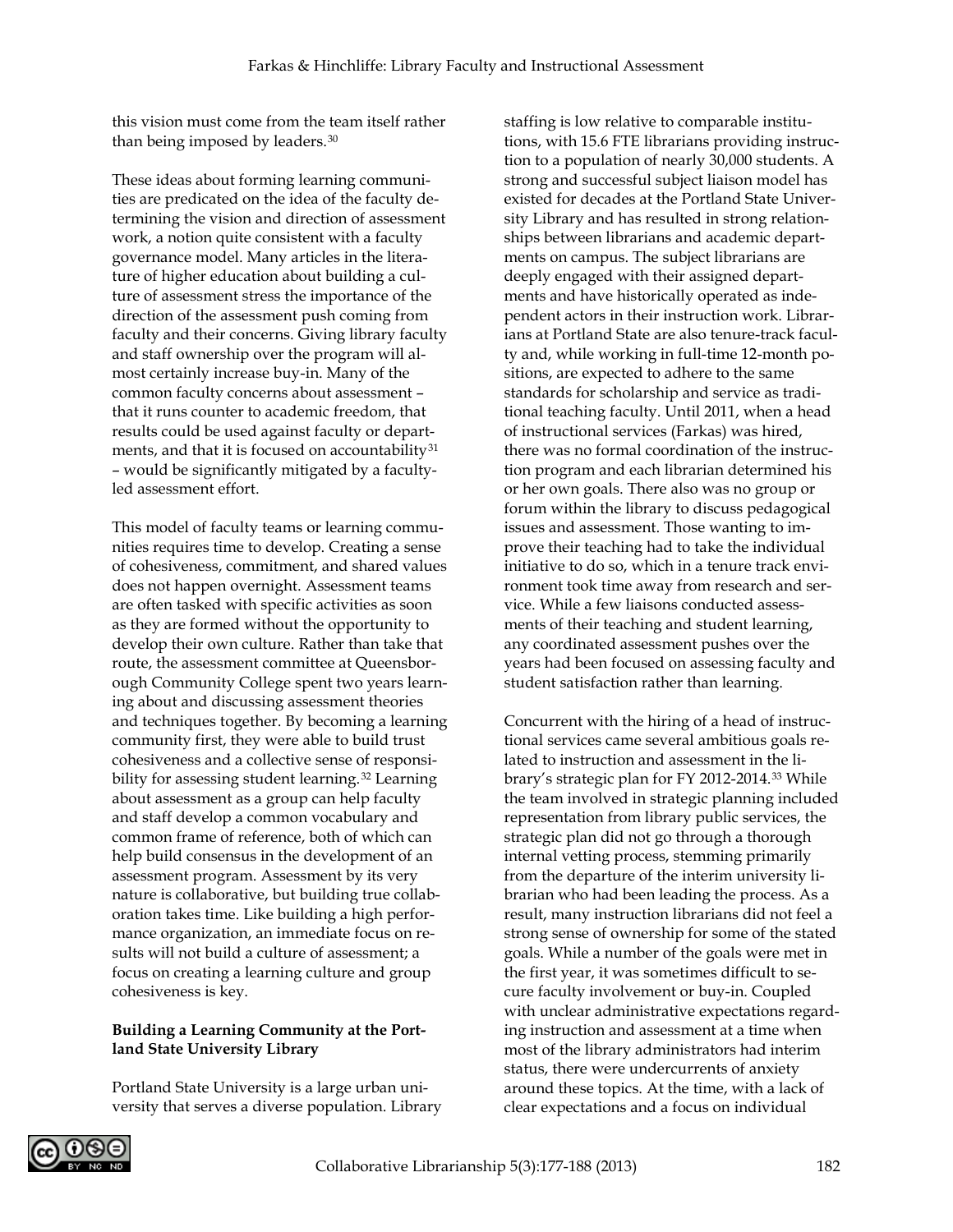goals and welfare, the library exhibited some characteristics of a reactive organization.

Not surprisingly, in this organization-intransition, the new head of instruction ran up against barriers in developing learning outcomes and working toward other goals in the strategic plan. While the instruction librarians all expressed a desire to do more assessment, the lack of a clear and shared vision tacitly encouraged the tenure-track librarians to focus on those things on which they knew they would be judged. Since the head of instruction, a middle management position, could not effect change at the administrative level, she could only work on those areas that were within her limited reach and try to develop an instructional culture separate from the larger library culture. By the end of her first year, Farkas had realized that faculty development, rather than moving toward externally identified targets, was the focus that would build capacity for lasting change. The High Performance Programming framework suggested that focusing on empowerment, culture-building, and visioning within the instruction program might help create more cohesiveness among the instruction librarians and more of a focus on achieving programmatic goals. Knowing that in the reactive frame the focus is on self-preservation, focusing on supporting the instruction librarians in their work also became a key goal. Instead of piling on more initiatives and expectations, what the instruction librarians needed was support, a sense of community, and a feeling of agency over the goals for library instruction.

Building a cohesive learning community became an important goal for Farkas, and she instituted monthly instruction meetings designed to provide a forum in which to discuss issues related to instruction. While the instruction librarians expressed interest in discussing teaching and assessment, early meetings were marked by few contributions and much silence. In June 2012, the instruction librarians met in an all-day retreat to discuss pedagogical issues, develop questions they had regarding student learning that could be answered through assessment, and determine the group's goals for the following year. This retreat signaled a turning point for the instruction librarians. By determining their own

goals and charting their own course, the librarians took some ownership of instructional improvement. One important goal was to create a repository of learning objects and assessment tools that librarians could share and reuse. This repository, created in winter 2013, added significantly to the instruction librarians' tool-kit.

In subsequent instruction meetings, librarians were more willing to share their experiences and discuss both good and bad instructional experiences. The meetings included lively discussions on topics such as formative assessment and teaching critical thinking. Farkas also initiated a voluntary reflective peer coaching program, based on the model articulated by Vidmar, 34 which helped instruction librarians develop more of a practice of self-assessment. The ten librarians who participated in this program over two academic quarters reported learning a great deal from the activity and wished to continue the program. In summer 2013, half of the instruction librarians conducted their first program-level assessment, using a rubric to assess freshman research papers. These small steps toward collaboration, trust-building, and experimentation around assessment and improvement of student learning are vital and should form the foundation for further improvements in assessment.

This case study highlights the importance of developing a shared vision and of forming informal communities to support organizational priorities, especially in the absence of a larger institutional vision. When leadership is in transition, vision can be in short supply, and this can lead to characteristics of a reactive organization, where employees are focused more on their individual work than on programmatic goals. Forming informal or formal teams around instruction and assessment can help to bring the focus back to the big picture and create shared vision at the level of the instruction program. In a faculty environment especially, those providing instruction should be empowered to develop their goals as a team, so long as they are consistent with the organizational vision and mission. Buy-in is not enough in an environment with so many competing priorities. Without a sense of ownership and commitment to a goal, librarians will prioritize those things that they

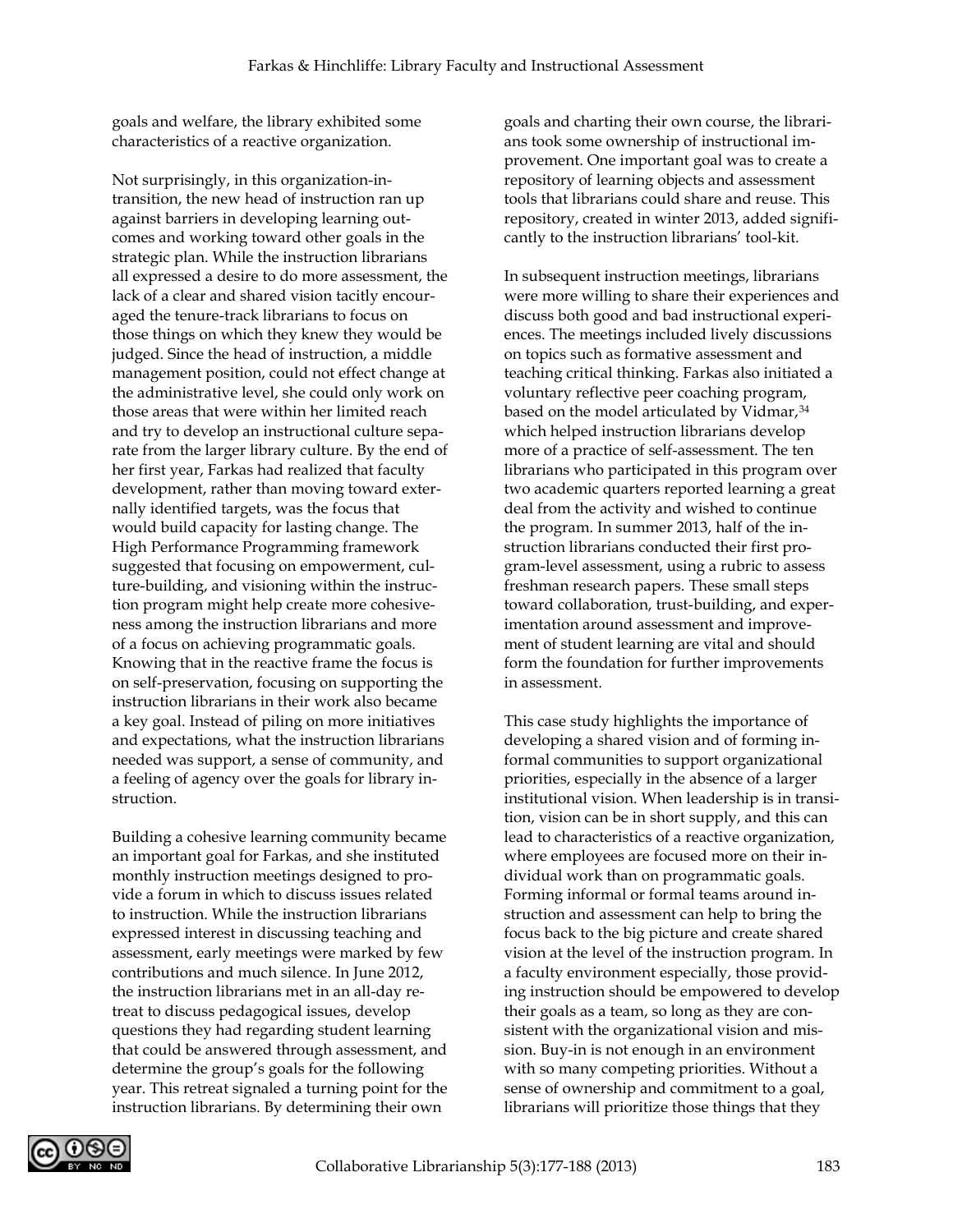know count most towards tenure, which rarely include assessment.

#### **Infusing Assessment into Instruction at the University Library of the University of Illinois at Urbana-Champaign**

The University of Illinois at Urbana-Champaign is an internationally preeminent research university,35 serving more than 30,000 undergraduate students and 12,000 graduate/professional students. The university library is highlyranked<sup>36</sup> and has over 300 FTE professional and support staff, of which approximately onefourth participate in programs that provide about 1,500 instruction sessions to 25,000 participants each year. The organizational structure of the University Library at the University of Illinois at Urbana-Champaign is complex and multi-faceted.

Like the Portland State University Library, the University of Illinois Library has a long tradition of subject-specialty librarianship. Responsibilities of subject librarians evolved over time; they once included technical services duties as conceptualized in a "holistic librarianship" model, but currently focus on engagement, reference, instruction, collection development and management, and professional development.37 Subject librarians have strong relationships with the faculty and students in the departments that they serve, in many cases built up through years of communication and cooperation. Subjectspecialty librarianship, however, comprises only one part of the university library's organizational profile. Equally important are the librarians in central public services and technical services units, who have responsibility for somewhat defined functional areas, as well as those in special collections units, who have public and technical services responsibilities for unique collections of archives, rare books, or other materials.

The university library also has a long history of faculty status for librarians. With librarians having had faculty rank since the 1940s and full faculty status since the 1970s,<sup>38</sup> the library's organizational culture as well as administrative and work practices reflect the principles of shared governance, collegiality, and individual entrepreneurship as one would expect. Librarians

value their autonomy and flexibility, which enable them to pursue opportunities and innovations with minimal bureaucratic processes or layers of administrative approval and oversight. All faculty report to the dean of the library, regardless of their unit affiliation, and are evaluated annually by the Faculty Review Committee, which is comprised solely of library faculty members.

Until 2002, the User Education Committee, made up of library faculty, coordinated the university library's instruction programs. As the programs grew in size, complexity, and strategic importance, the members of the committee determined that they had accomplished all they could with just a committee and advocated to establish a central coordinator for information literacy services and instruction (Hinchliffe). This faculty position is in the Office of the Associate University Librarian for User Services and is advised by the User Education Committee. On a related note, the creation of the coordinator for library assessment position followed the same path – a faculty committee that advocated the creation of a permanent position.

The coordinator for information literacy services and instruction conducted an initial needs assessment by meeting with all faculty during their division meetings (e.g., Physical Sciences and Engineering Division, Social Sciences Division, Technical Services Division.) as well as analysis of library reports and planning documents. The needs assessment revealed a demand for basic instructional infrastructure, with hands-on classrooms at the top of the list for the Main and Undergraduate Libraries, as well as a desire for models of instruction programs at research libraries and professional development opportunities. The library faculty repeatedly emphasized, as well, that the instruction programs currently offered were uniquely developed by library units or teams in response to user group needs and should not be homogenized lest they lose their effectiveness. In other words, library faculty wanted a supportive environment for continuing to innovate and develop responsive instructional programs but saw the value in doing so collectively and cooperatively. The High Performance Programming framework suggests that the library faculty were in a

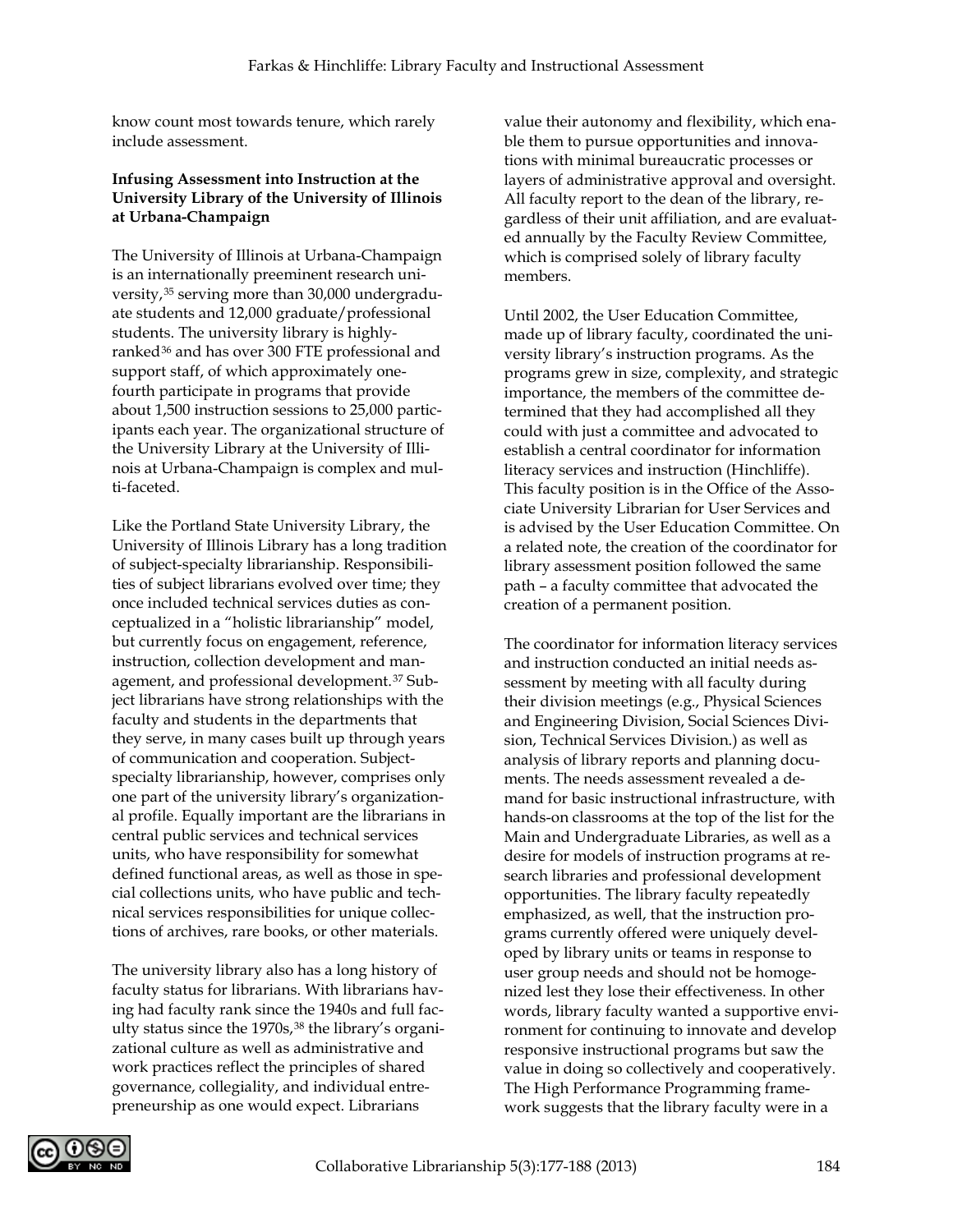high performing mode but lacked resources; as such the coordinator focused on the management roles of garnering resources and building infrastructure in order to empower librarians.

Library faculty also raised questions about whether the instruction programs were as effective as the librarians would like them to be and whether students were achieving the learning outcomes that were intended. Paralleling the development of a coordinated information literacy program in the university library has been the development of its assessment program. The university library's path to developing a culture of assessment has been described elsewhere in detail by Hinchliffe and Chrzastowski.39 Of particular relevance to this case study is the lesson of the importance of attending to organizational culture and, in particular, faculty culture and the emphasis on publication as a very important criterion for tenure and promotion in developing the university library's assessment initiative. As the assessment program developed and strengthened, it served as a backdrop for infusing assessment into the university library's instruction programs and supporting librarians' desire to determine if those programs are effective and achieving their intended outcomes.

Harking back to the initial needs assessment conducted by the coordinator and the focus on empowerment, the key to infusing assessment in instruction has been professional development. Two librarians have attended ACRL's Assessment Immersion Program and one attended ARL's Service Quality Evaluation Academy with particular attention to how she might apply her new skills to teaching and learning efforts. The library has held an annual spring information literacy workshop, which has focused on assessment for a number of years – featuring Debra Gilchrist in 2011 on the assessment cycle and Megan Oakleaf in 2012 on rubrics. The User Education Committee has also hosted a number of webinars and speakers. Over time, more and more librarians are participating in the professional development opportunities and an increasing number are attending multiple sessions.

In 2013, the User Education Committee worked with the coordinator for assessment to extract

relevant assessment data from the library's Ithaka S&R Faculty Survey results and these data were then incorporated into the library's executive summary of findings. Subsequent discussions and opportunities for librarians to share their pilot approaches are resulting in an emerging informal group of librarians who are leaders for instructional assessment through their work and scholarship, facilitated and supported by the coordinator. This emergent "team" is predicted by the High Performance Programming model.

As interest grows in learning assessment, so too does the desire to share information and resources in transparent and multi-directional ways, demonstrating an increased interest in working collaboratively across the library. The User Education Committee is exploring mechanisms to respond to librarian requests for a repository for sharing instruction and assessment resources, particularly those that might be easily adapted for other user groups. Creating a system that allows flexibility and autonomy while standardizing procedures and workflow is a difficult task, but doing so also ensures growing adoption and use of the system once it is put in place.

This case study highlights the success that comes from working within one's organizational culture and capitalizing on its values and strengths. Though a great deal remains to be done, much has been accomplished in infusing assessment in the university library's instruction program. Continuing to use the High Performance Programming framework as a lens for reflecting on faculty culture and the culture of assessment will help guide future actions and development.

#### **Conclusion**

The High Performance Programming model provides a valuable framework for library instruction coordinators looking to infuse assessment into their instructional programs, particularly at institutions where librarians are faculty. The High Performance Programming model may also be valuable in any area of librarianship where managers and leaders seek to build a strong shared vision and commitment, regard-

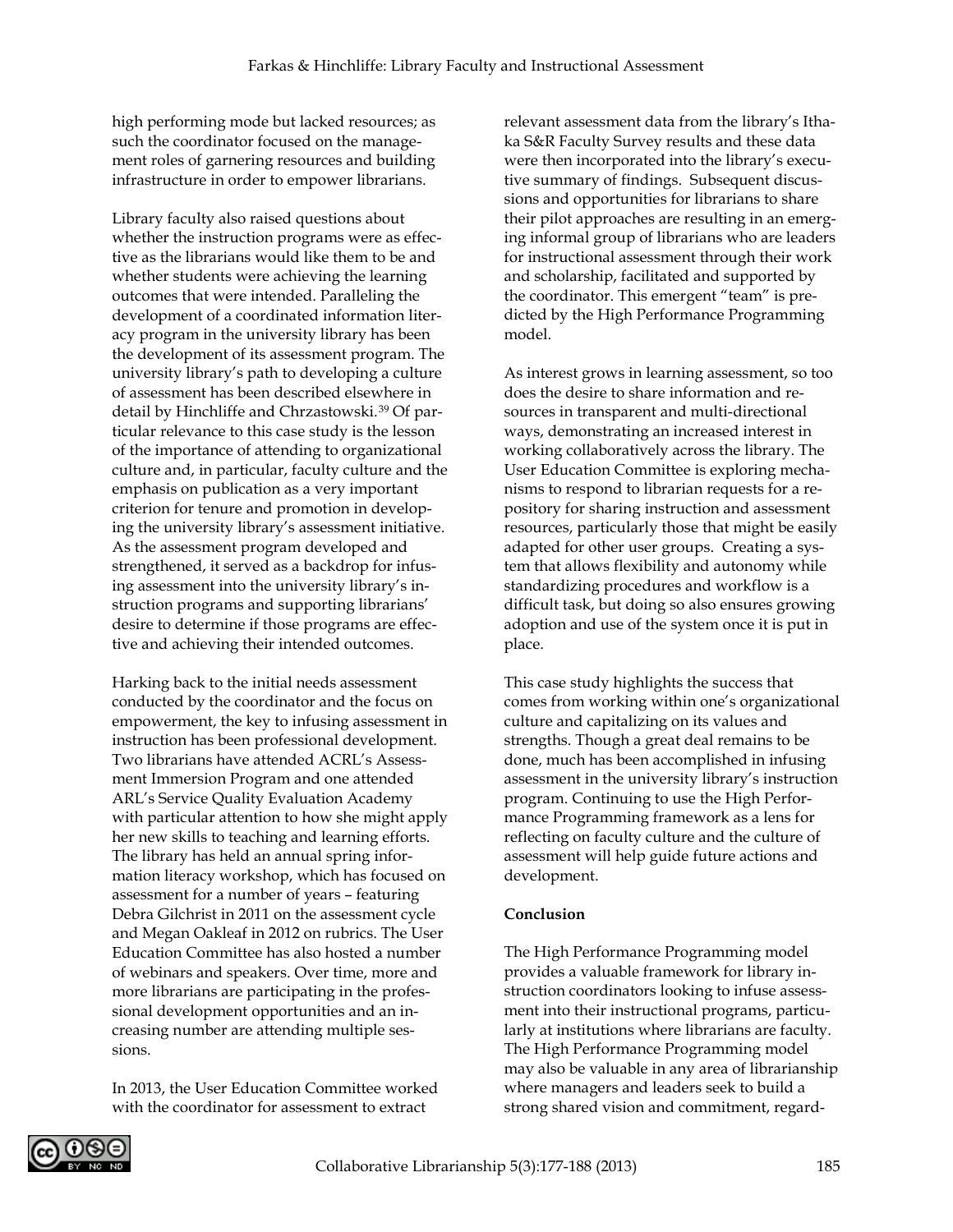less of faculty status. Future case studies could and hopefully will explore this. What these two cases demonstrate is that the notion of empowered employees structured around formal and informal teams and focused on service quality is facilitated by the affordances of faculty governance and the ideal conditions for building an assessment culture. Creating learning communities around teaching and assessment can help build a sense of shared vision and purpose among library faculty and further a library's path to achieving the high performing organizational frame.

For those who are convinced of the value of the High Performance Programming model for organizational change, we end with some practical advice for getting started based on our experiences at Portland State University and University of Illinois. The comparison chart of the reactive, responsive, proactive, and high performing organizational frames is a powerful diagnostic tool for assessing a library's current approach to the various dimensions (e.g., management focus and communication). Noting areas of weakness and strength relative to the high performing frame will give a library leader insight into areas for focused organizational development efforts. For libraries characterized primarily as reactive or responsive, organizational development might first start with administrative self-review focused on the most relevant organizational frames. Though it can be tempting to focus on areas of weakness, it is equally important to note areas of strength and consider strategies for continuing to nurture those strengths, perhaps even using them to catalyze growth in weak areas. While no framework can direct specifically the steps one must take to achieve organizational transformation, the High Performance Programming model offers insights for leading change via commitment rather than administrative control and capitalizing on the values and characteristics of faculty culture.

#### **Endnotes**

<sup>1</sup> Amos Lakos and Shelley E. Phipps, "Creating a Culture of Assessment: A Catalyst for Organizational Change," *Portal: Libraries and the Academy* 4, no. 3 (2004): 352.

- <sup>2</sup> Meredith Gorran Farkas, Lisa Janicke Hinchliffe, and Amy Harris Houk, "Creating a Culture of Assessment: Determinants of Success" (presentation, Association of College and Research Libraries 2013, Indianapolis, IN, April 12, 2013).
- <sup>3</sup> Linda Nelson and Frank L. Burns, "High Performance Programming: A Framework for Transforming Organizations," in *Transforming Work: A Collection of Organizational Transformation Readings*, ed. John D. Adams, (Alexandria, VA: Miles River Press, 1984).
- <sup>4</sup> Michael Beer, "How to Develop an Organization Capable of Sustained High Performance: Embrace the Drive for Results-Capability Development Paradox," *Organizational Dynamics* 29, no. 4 (2001): 233–247; Rob Cross, Jane Linder, and Andrew Parker, "Charged Up: Managing the Energy That Drives Innovation," *Management Quarterly* (2007): 14–30; Howard M. Guttman, "The Accountable Leader," *Leader to Leader* (2009): 47–51; Noreen Heraty, and Michael Morley, "The High-Performance Organization: Developing Teamwork Where It Counts," *Management Decision* 33, no. 2 (1995): 56–65; Gail A. Wolf and Pamela K. Greenhouse, "A Road Map for Creating a Magnet Work Environment," *Journal of Nursing Administration* 36, no. 10 (2006): 458– 462.
- <sup>5</sup> Nelson and Burns, "High Performance Programming", 240
- <sup>6</sup> Guttman, "The Accountable Leader," 47-48.
- <sup>7</sup> Peter B. Vaill, "The Purposing of High-Performing Systems," *Organizational Dynamics* 11, no. 2 (1982): 26.
- <sup>8</sup> Ibid., 240-241
- <sup>9</sup> Ibid., 228-235.
- <sup>10</sup> Ibid., 226.
- <sup>11</sup> Beer, "How to Develop," 244.
- <sup>12</sup> Lakos and Phipps, "Creating a Culture of Assessment," 350-356.

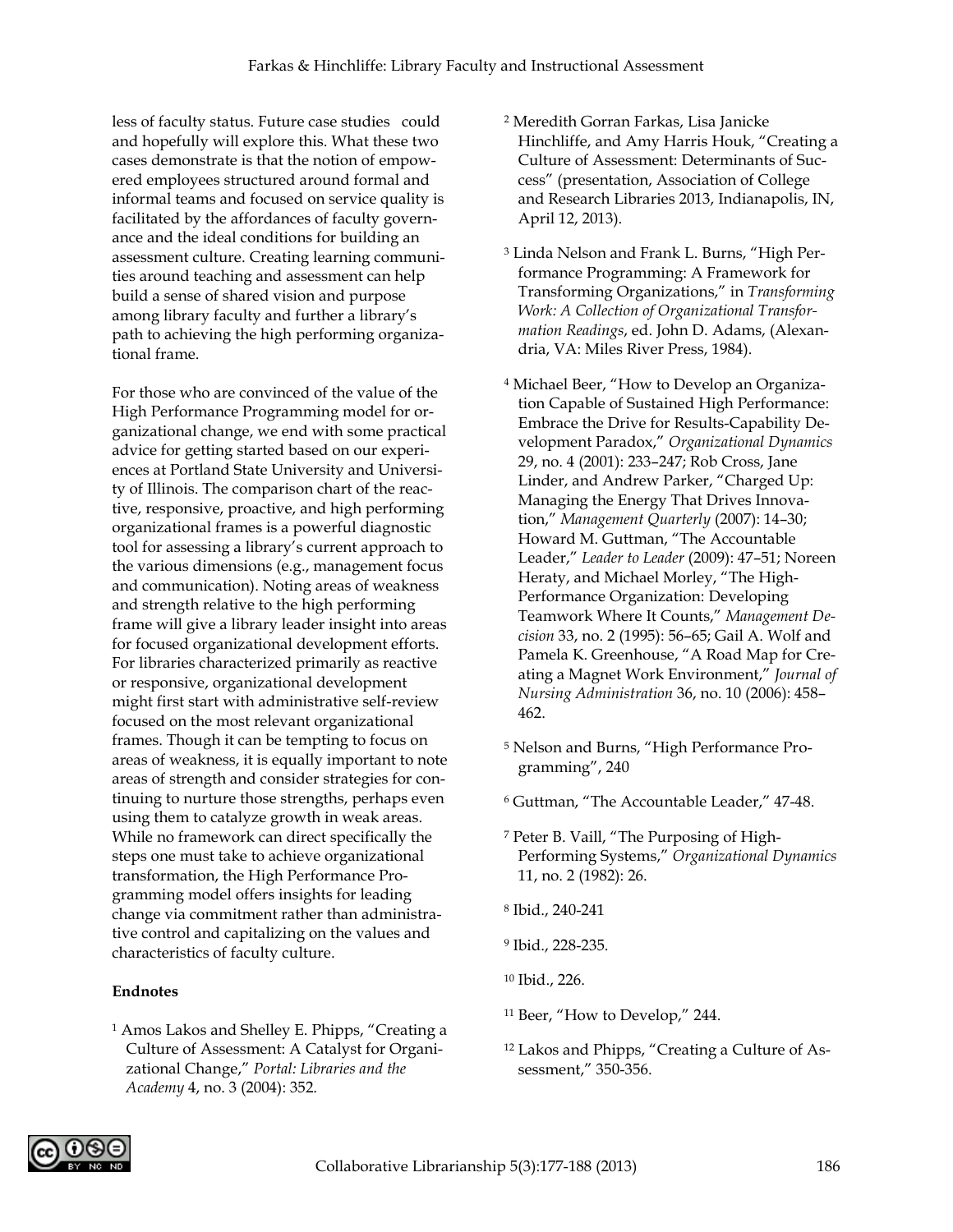- <sup>13</sup> Daniel J. Ennis, "Contra Assessment Culture." *Assessment Update* 22, no. 2 (2010): 1.
- <sup>14</sup> Lisa Janicke Hinchliffe and Tina E. Chrzastowski, "Getting Started with Library Assessment: Using Surveys to Begin an Assessment Initiative," in *Proceedings of the Library Assessment Conference: Building Effective, Sustainable, Practical Assessment, Charlottesville, VA, September 25-27, 2006*. [http://libraryassessment.org/bm~doc/proce](http://libraryassessment.org/bm~doc/proceedings-lac-2006.pdf) [edings-lac-2006.pdf,](http://libraryassessment.org/bm~doc/proceedings-lac-2006.pdf) 64-67.
- <sup>15</sup> Ibid., 64
- <sup>16</sup> Shelley E. Phipps, "The System Design Approach to Organizational Development: The University of Arizona Model," *Library Trends* 53, no. 1 (2004): 73.
- <sup>17</sup> John Tagg, "Why Does the Faculty Resist Change?" *Change: The Magazine of Higher Learning* 44, no. 1 (2012): 11-13.
- <sup>18</sup> Steve McKinzie, "590: Local Notes Tenure For Academic Librarians: Why It Has to Go," *Against the Grain* 22, no. 4 (2010): 60.
- <sup>19</sup> Corey M. Johnson and Elizabeth Blakesley Lindsay, "Why We Do What We Do: Exploring Priorities Within Public Services Librarianship," *Portal: Libraries and the Academy* 6, no. 3 (2006).
- <sup>20</sup> Janet Hill, "Wearing Our Own Clothes: Librarians as Faculty," *Journal of Academic Librarianship* 20, no. 2 (1994): 71.
- <sup>21</sup> Tagg, "Why Does the Faculty," 11-13
- <sup>22</sup> Ibid., 13-14
- <sup>23</sup> Meredith Farkas, "Building and Sustaining a Culture of Assessment: Best Practices for Change Leadership." *Reference Services Review* 41, no. 1 (2013), 13-31.
- <sup>24</sup> Tagg, "Why Does the Faculty," 13-14.
- <sup>25</sup> Marcia Mentkowski and Georgine Loacker, "Enacting a Collaborative Scholarship of Assessment," *Building a Scholarship of Assessment*, ed. Trudy W. Banta, (San Francisco: John Wiley & Sons, 2002), 83.
- <sup>26</sup> Nelson and Burns, "High Performance Programming", 240.
- <sup>27</sup> Shelley E. Phipps, "Transforming Libraries into Learning Organizations," *Journal of Library Administration* 18, no. 3 (1993): 19-37.
- <sup>28</sup> Margie H. Jantti, "Developing a Culture That Values the Need for Assessment and Continuous Improvement: The Growth of a Learning Organisation," in *The Performance Measurement for Libraries and Information Services Conference*, *Sydney, AU, 21-22 March 2005*. [http://ro.uow.edu.au/asdpapers/21/.](http://ro.uow.edu.au/asdpapers/21/)
- <sup>29</sup> Thomas A. Angelo, "Doing Assessment as if Learning Matters Most," *AAHE Bulletin* 51, no. 9 (1999): 3-4.
- <sup>30</sup> Phipps, "Transforming Libraries," 32-33.
- <sup>31</sup> Don Haviland, "Why Are Faculty Wary of Assessment?" *Academic Leadership Journal* 7, no. 3 (2009).
- <sup>32</sup> Robert Becker, "Implementing an Assessment Program: A Faculty Member's Perspective." *Academic Leadership Journal* 7, no. 1 (2009).
- <sup>33</sup> Portland State University Library, "Strategic Plan 2012-2014," Accessed August 28, 2012, [http://library.pdx.edu/strategic\\_plan.html.](http://library.pdx.edu/strategic_plan.html)
- <sup>34</sup> Dale Vidmar, "Reflective Peer Coaching: Crafting Collaborative Self-Assessment in Teaching." *Research Strategies* 20, no. 3 (2005): 135-148.
- <sup>35</sup> The University of Illinois ranked #33 in the Times Higher Education World University Rankings in 2012-2013 [\(http://www.timeshighereducation.co.uk/wo](http://www.timeshighereducation.co.uk/world-university-rankings/2012-13/world-ranking) [rld-university-rankings/2012-13/world](http://www.timeshighereducation.co.uk/world-university-rankings/2012-13/world-ranking)[ranking\)](http://www.timeshighereducation.co.uk/world-university-rankings/2012-13/world-ranking) and #56 in the U.S. News and World Report's World's Best Universities 2012 [\(http://www.usnews.com/education/worlds](http://www.usnews.com/education/worlds-best-universities-rankings/top-400-universities-in-the-world?page=3) [-best-universities-rankings/top-400](http://www.usnews.com/education/worlds-best-universities-rankings/top-400-universities-in-the-world?page=3) [universities-in-the-world?page=3\)](http://www.usnews.com/education/worlds-best-universities-rankings/top-400-universities-in-the-world?page=3).
- <sup>36</sup> In 2012, the University Library ranked #12 in the ARL Investment Index (interactive version of the ARL investment index is available online at [http://www.arlstatistics.org/analytics\)](http://www.arlstatistics.org/analytics).